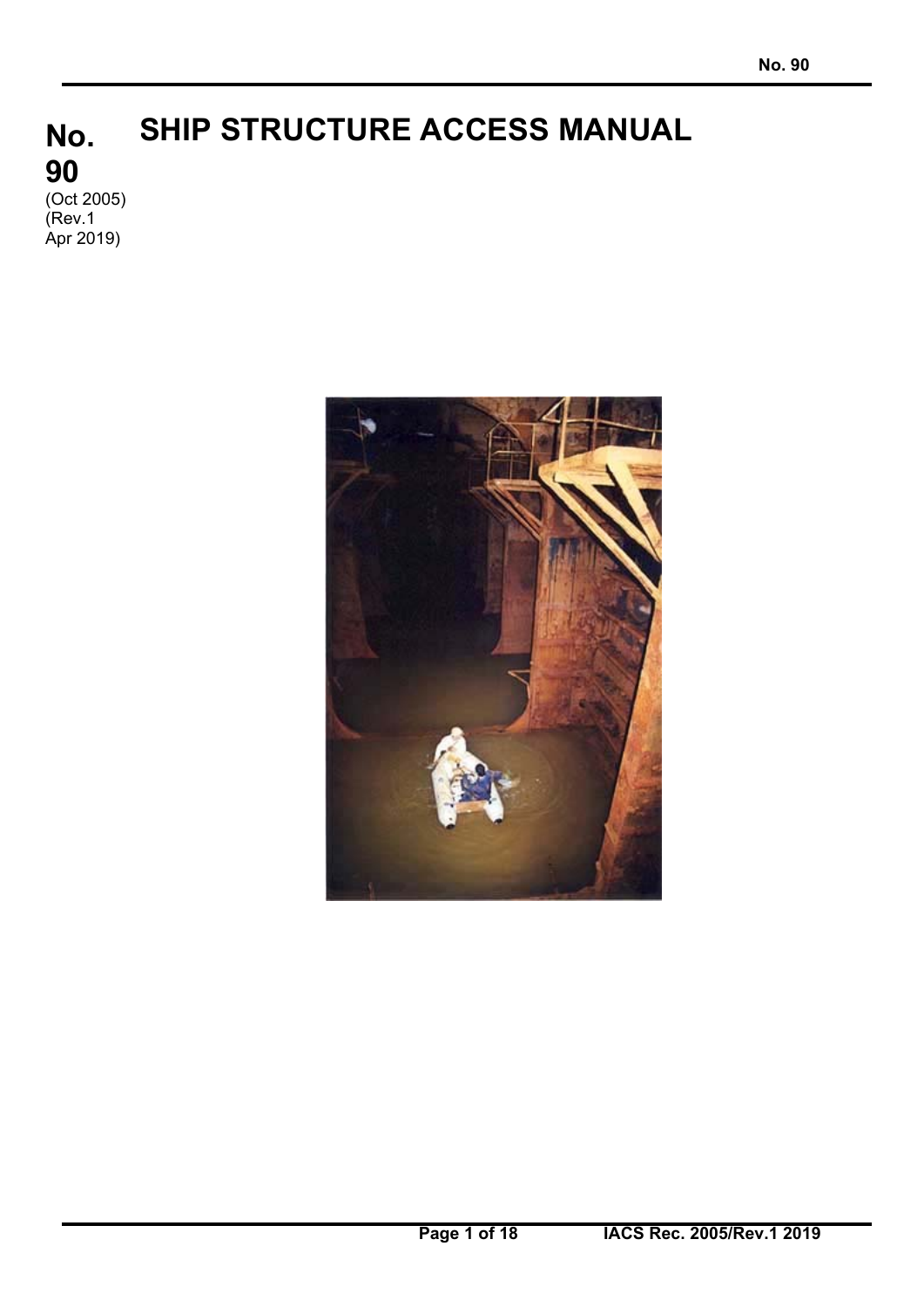$\overline{a}$ 

# **Ship Structural Access Manual**

# **Foreword**

This access manual provides for safe conduct of overall and close-up inspections and thickness measurements on a regular basis throughout ship's operational life, and gives necessary information and instructions for that purpose, under the provisions of *SOLAS* regulation II-1/3-6 adopted by resolution *MSC*.134(76) as amended by resolution *MSC*.151(78) and the Technical provisions for means of access for inspections adopted by resolution *MSC*.133(76) as amended by resolution *MSC*.158(78).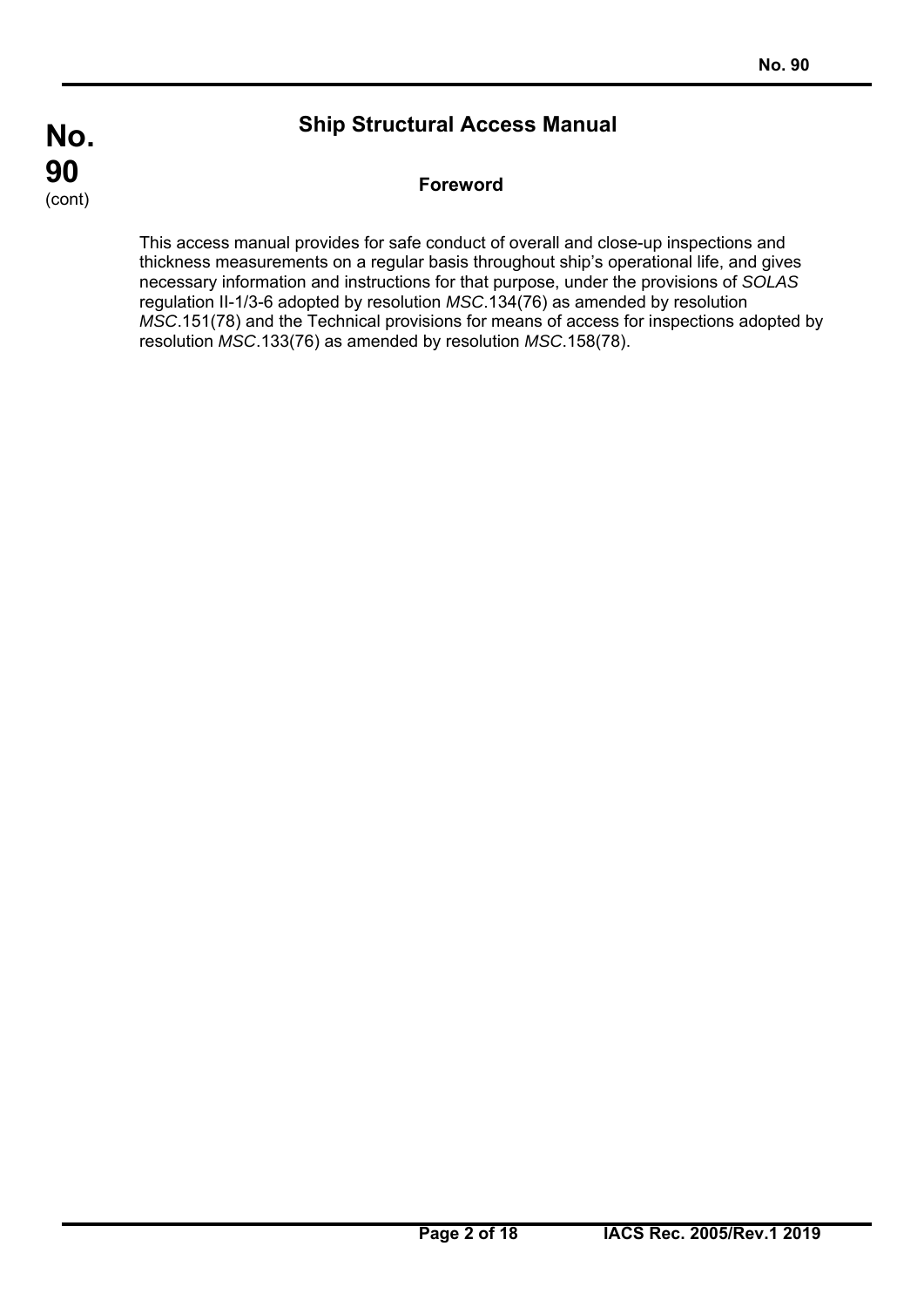#### **Contents**

**No. 90**  (cont)

#### **Preamble**

#### **Part I Manual for Safe Access**

#### **1 General Information**

- 1.1 Ship Particular
- 1.2 Tank Arrangement

#### **2 Scope of Access Manual**

- 2.1 General
- 2.2 Critical Structural Areas
- 2.3 Relevant Rules
- 2.4 Approval / Re-approval
- **3 Definitions**

#### **4 Access Plans**

#### **5 Instructions**

 $\overline{a}$ 

- 5.1 Instructions for Use of Means of Access
- 5.2 Instructions for Inspection and Maintenance of Means of Access
- 5.3 Instructions for Rigging and Use of Portable Means of Access
- 5.4 Instructions for Safety Rafting
- 5.5 Instructions for Use of Portable Platforms
- 5.6 Instructions for Use of Staging
- 5.7 Instructions for Use of Wire Lift Platform
- 5.8 Instructions for Use of Hydraulic Arm Vehicles

#### **6 Inventory of Portable Mean of Access**

- **Appendix 1 [***Prepared for each ship appropriately***,** *e.g.***, Plans for Access to the under deck structures within No.x Cargo Tanks (P/S)]**
- **Appendix [***Prepared for each ship appropriately***]**
- **Appendix [***Prepared for each ship appropriately***]**
- **Appendix [***Prepared for each ship appropriately***]**
- **Appendix [***Prepared for each ship appropriately***]**
- **Appendix Inventory of Portable Means of Access**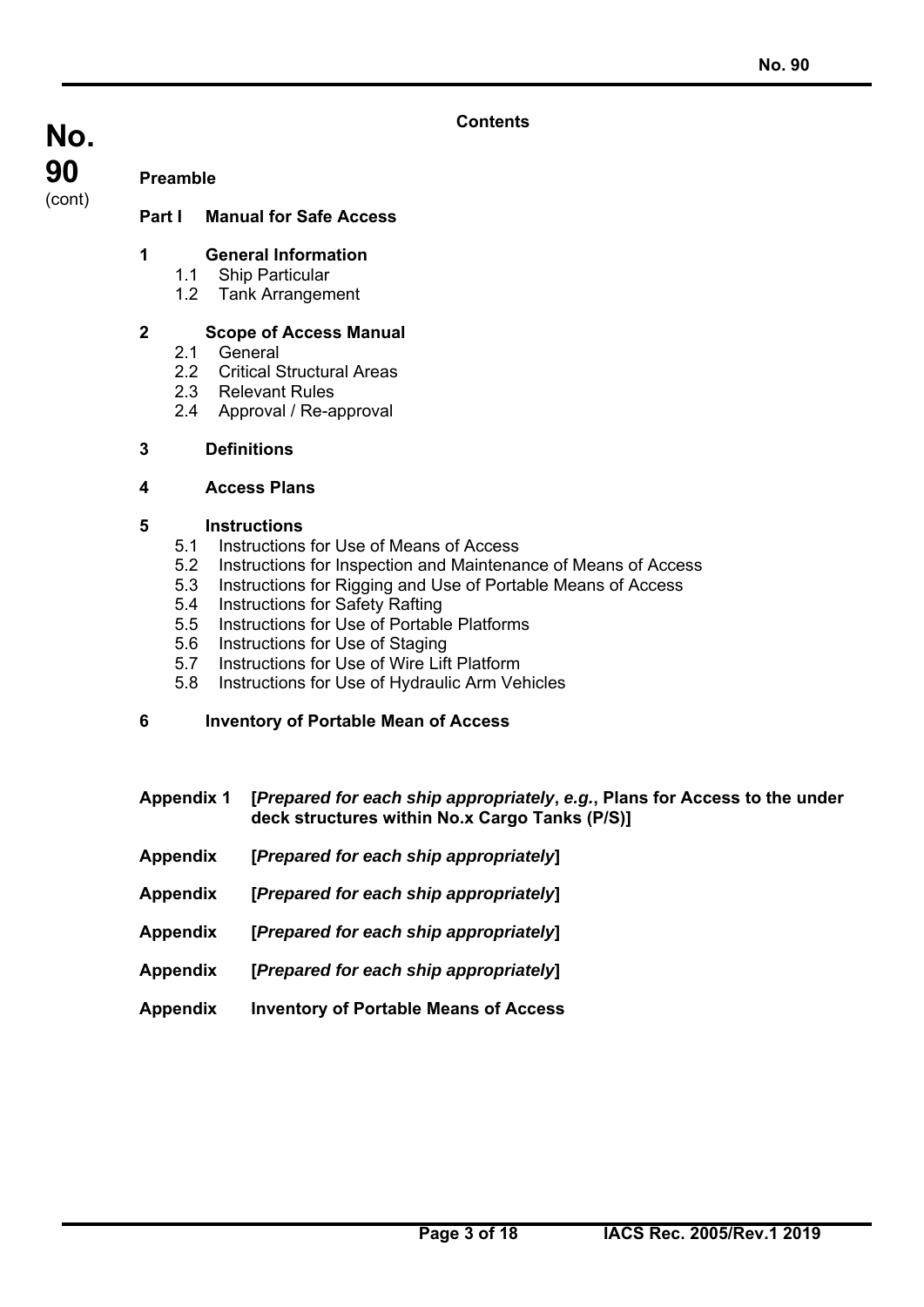| No.<br>90 | <b>Records for Means of Access</b><br><b>Part II</b> |                                                      |  |  |
|-----------|------------------------------------------------------|------------------------------------------------------|--|--|
|           | 7                                                    | <b>Records of Inspections and Maintenance</b>        |  |  |
| (cont)    | 8                                                    | <b>Records of Change of Portable Means of Access</b> |  |  |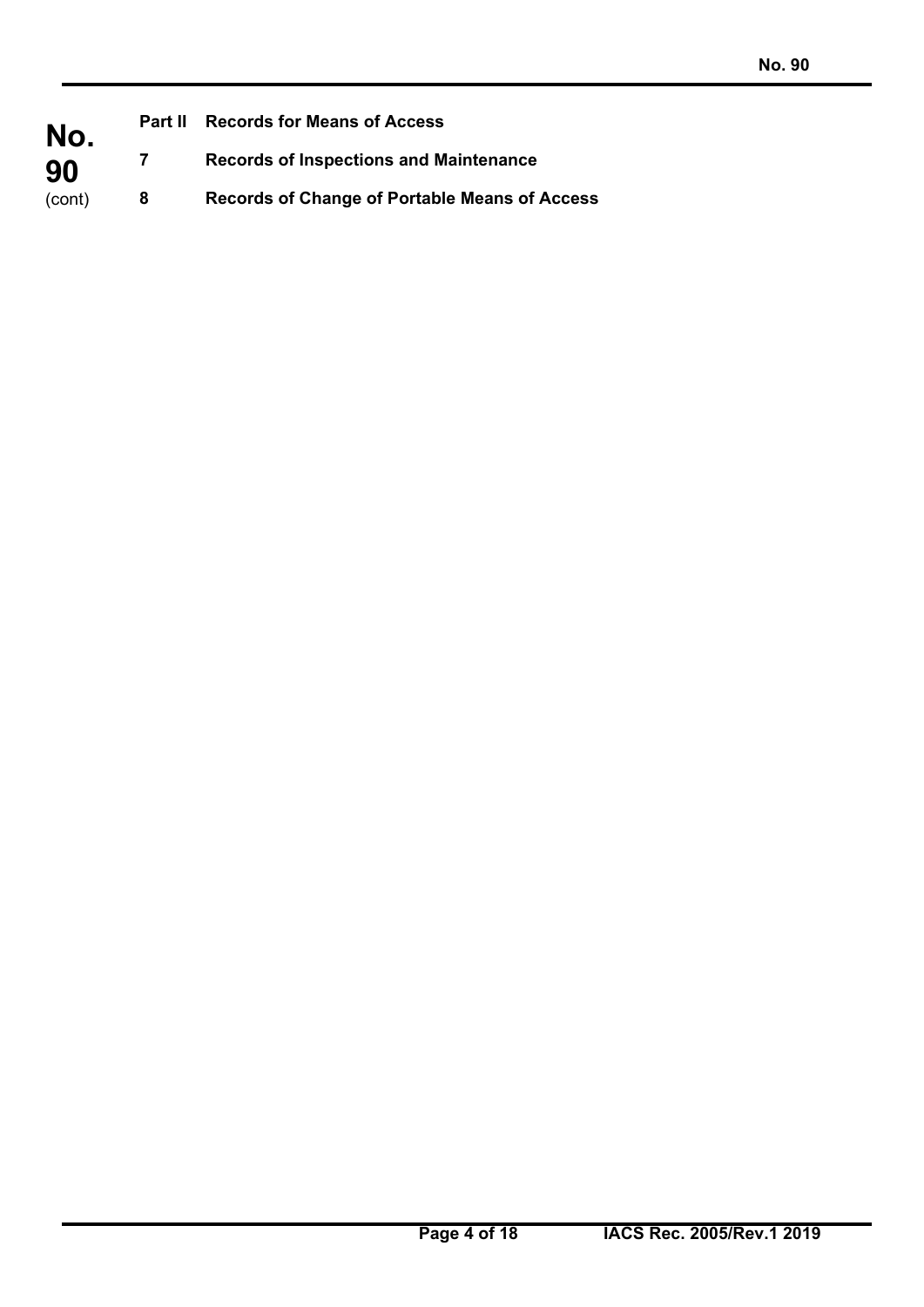#### **Ship Structure Access Manual**

#### **Preamble**

 $\overline{a}$ 

It has long been recognized that the only way of ensuring that the condition of a ship's structure is maintained to conform to the applicable requirements is for all its components to be surveyed on a regular basis throughout their operational life. This will ensure that they are free from damage such as cracks, buckling or deformation due to corrosion, overloading, or contact damage and that thickness diminution is within established limits. The provision of suitable means of access to the hull structure for the purpose of carrying out overall and close-up surveys and inspections is essential and such means should be considered and provided for at the ship design stage.

Ships should be designed and built with due consideration as to how they will be surveyed by flag State inspectors and classification society surveyors during their in-service life and how the crew will be able to monitor the condition of the ship. Without adequate access, the structural condition of the ship can deteriorate undetected and major structural failure can arise. A comprehensive approach to design and maintenance is required to cover the whole projected life of the ship.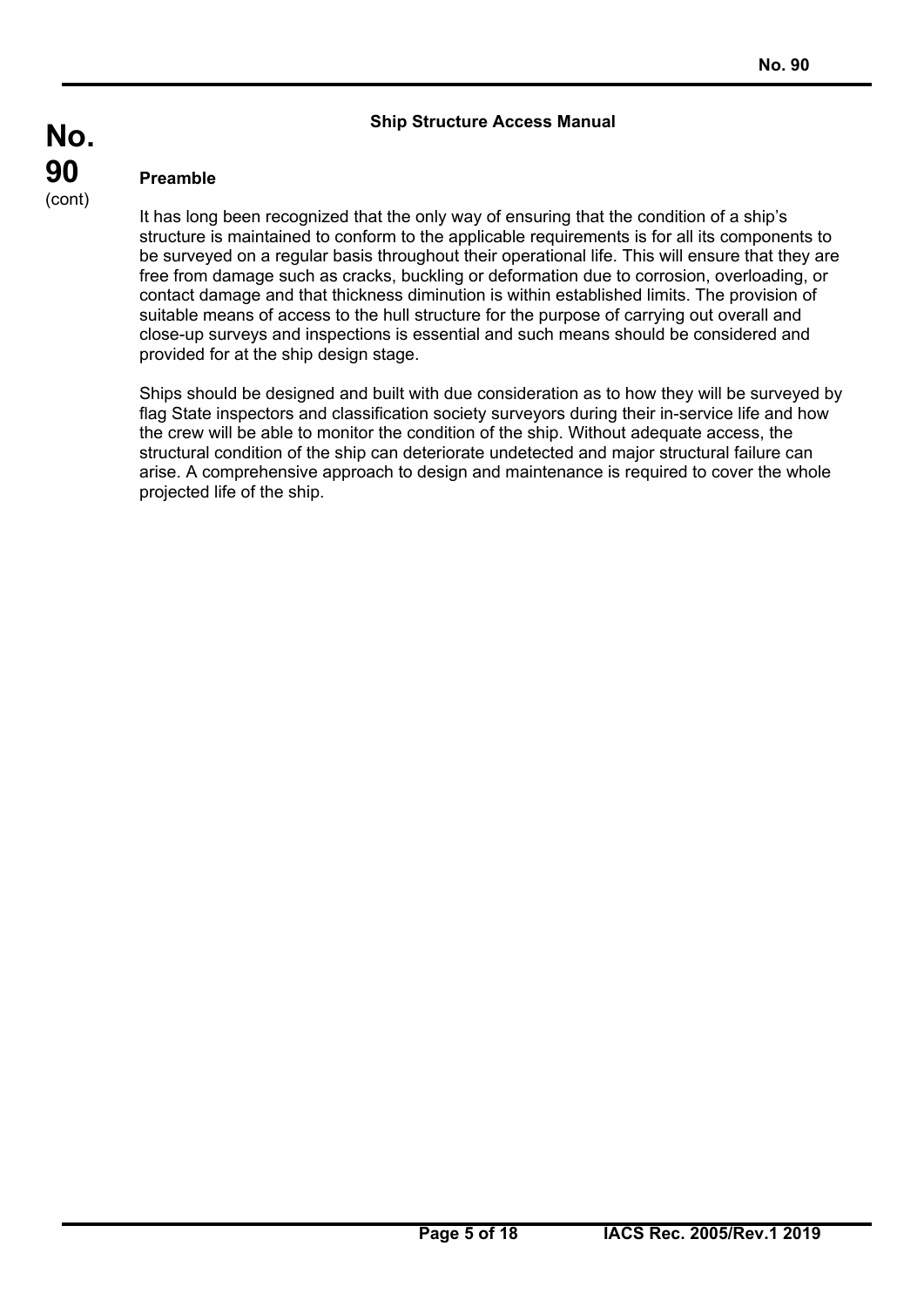#### **Part I Manual for Safe Access**

**No. 90**  (cont)

# **1 General Information**

#### **1.1 Ship Particular**

[*Prepared for each ship appropriately*]

#### **1.2 Tank Arrangement**

[*Prepared for each ship appropriately*]

#### **2 Scope of Access Manual**

#### **2.1 General**

- 2.1.1 Permanent means of access provided for the ship do not give access to all areas required to be surveyed and measured. It is necessary that all areas outside of reach (i.e., normally beyond hand's reach) of the permanent means of access can be accessed by alternative means in combination with the permanent means of access, including those specified by the ESP Code, as amended. Critical structural areas, if necessary, also can be accessed by appropriate means of access.
- 2.1.2 Such means of access are described as shown in section 4. However other access arrangements including innovative means may be accepted in lieu of the arrangement described in the manual, based on case-by-case acceptance with the Classification Society prior to the survey.
- 2.1.3 Where movable means of access are supplied by a shore-based provider, it should be noted that the confirmation of suitability for the purpose and its safe and adequate use should be made by the Owner based on recorded maintenance and inspection regime by the provider of the equipment. It should be also noted that the surveyor has the right to reject movable means of access if not satisfied with the documentation or condition of the equipment.
- 2.1.4 Where the Ship Safety Management System specifies handling/operation of means of access, reference to these documents should be made in the access manual.

#### **2.2 Critical Structural Areas**

 $\overline{a}$ 

2.2.1 Critical structural areas are locations which have been identified from calculations to require monitoring or from the service history of similar or sister ships to be sensitive to cracking, buckling or corrosion which would impair the structural integrity of the ship, and, for this ship, are listed as follows:

#### [*Prepared for each ship appropriately*]

2.2.2 Where monitoring other locations are deemed as necessary from the service history of this ship, or similar or sister ships, such locations should be added to the above list.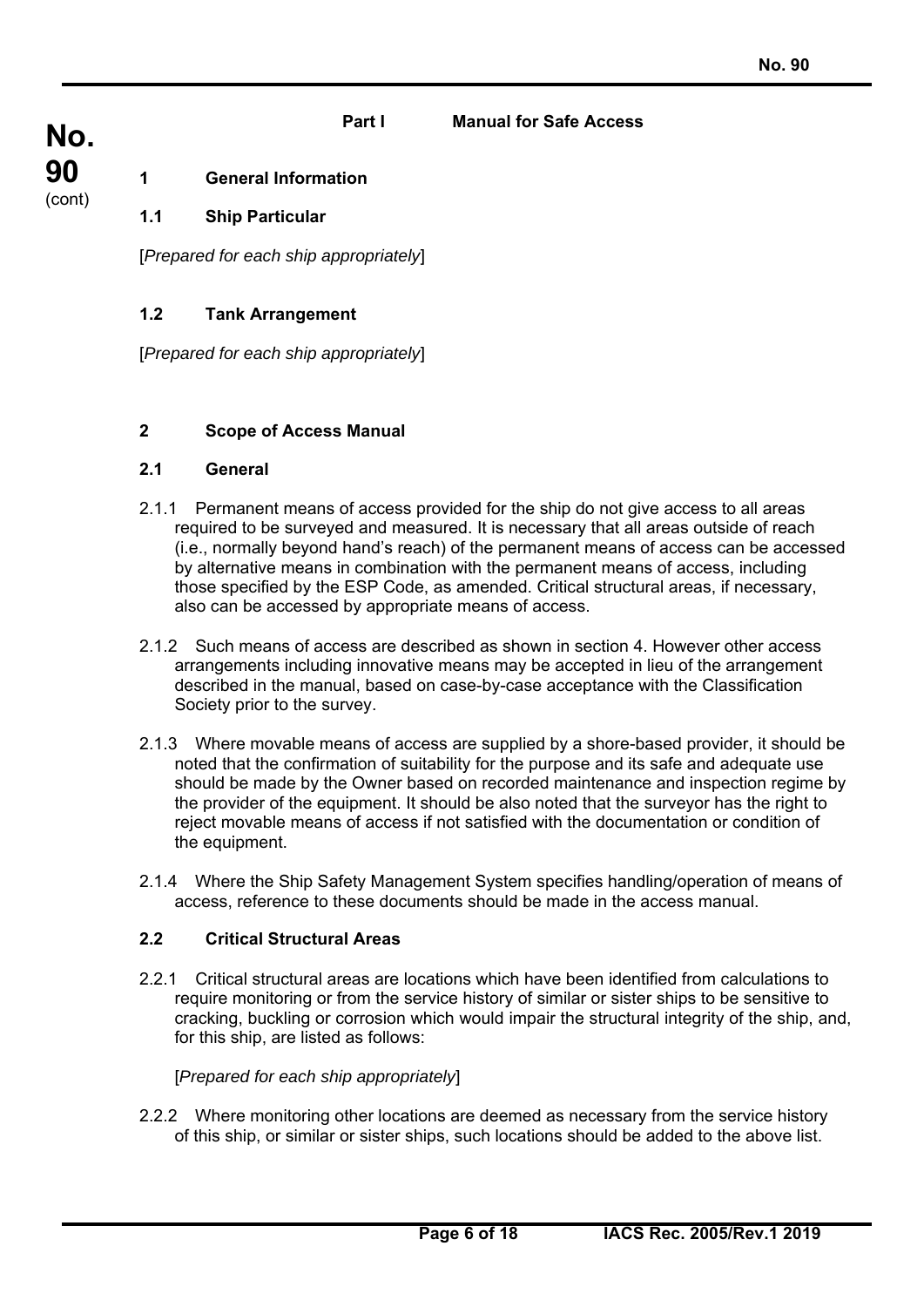# **2.3 Relevant Rules and Regulations**

Reference is to be made to the following publications:

- (a) *SOLAS* regulation II-1/3-6 adopted by resolution *MSC*.134(76), as amended;
- (b) Technical Provisions adopted by resolution *MSC*.133(76), as amended;
- (c) The ESP Code, as amended;
- (d) IACS Unified Requirements Z10.1, Z10.2, Z10.4 and Z10.5, as appropriate;
- (e) IACS Unified Interpretation SC191, as amended;
- (f) The relevant Class Rules for Vessels of the concerned Classification Society;
- (g) IACS Recommendation No.39 "Safe use of rafts or boats for Survey";
- (h) IACS Recommendation No.78 "Safe use of Portable Ladders for Close-Up Surveys"; and
- (i) IACS Recommendation No.91, "Guidelines for Approval/Acceptance of Alternative Means of Access".

# **2.4 Approval / Re-approval**

- 2.4.1 Any changes of the permanent, portable, movable or alternative means of access within the scope of this manual are subject to review and approval / re-approval by the Administration or by the organization recognized by the Administration. An updated copy of the approved manual is to be kept on board. For the approval / re-approval, it should be demonstrated that such means of access provides the required access.
- 2.4.2 Notwithstanding the provisions of 2.4.1, replacing portable means of access with similar portable means which would give an equivalent safety and accessibility, might not require the approval / re-approval, subject to being recorded in the access manual and review by the Administration or by the organization recognized by the Administration at a periodical survey after such change.

# **3 Definitions**

 $\overline{a}$ 

- 3.1 Portable means of access are means that generally may be hand carried by the crew *e.g.* ladders, small platforms and staging. Portable means specified as part of the Ship Structure Access Manual should be carried onboard the ship throughout the duration of the validity of the relevant access manual.
- 3.2 Movable means of access may include devices like a cherry picker, wire lift platforms, rafts or other means. Unless otherwise specified in the Technical Provisions (TP) or UI SC191, as amended, such means need not necessarily be kept on board or capable of being operated by the ship's crew. However arrangements for the provision of such means should be addressed during survey planning. Movable means of access should be included in the Ship Structure Access Manual to designate the extent of access to the structural members to be surveyed and measured.
- 3.3 Alternative means of access is a term within SOLAS II-1/3-6 and TP for portable or movable means of access provided for the survey and thickness measurements of hull structure in areas otherwise not accessible by permanent means of access. For the purpose of this manual, alternative means of access include supplementary or additional means to provide necessary access for surveys and thickness measurements in accordance with SOLAS II-1/3-6.
- 3.4 *Approved* means that the construction and materials of the means of access and any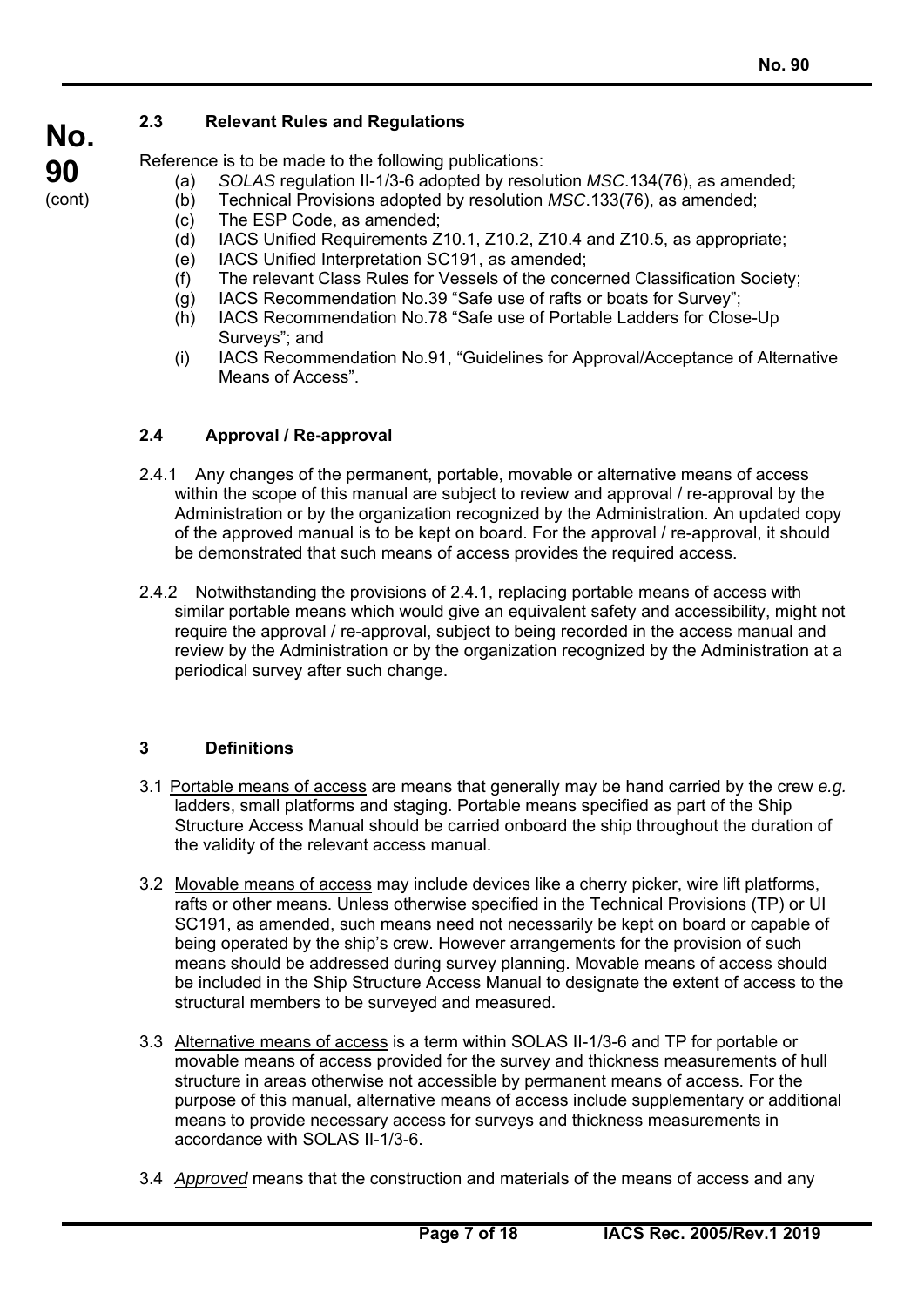attachment to the ship's structure should be to the satisfaction of the Administration. Compliance with the procedures in IACS Recommendation No.91 should be used in the absence of any specific instructions from a specific administration

- 3.5 *Acceptance:* it should be demonstrated to the satisfaction of the Owner that the equipment provided has been maintained and is, where applicable, provided with operators who are trained to use such equipment. This should be demonstrated to the surveyors by the production of documents, prior to the equipment being used, which demonstrate that the equipment has been maintained and which indicate any limitations of the equipment.
- 3.6 *Authorized person* is a specified Company person using the means of access that should assume the role of inspector and check for obvious damage prior to using the access arrangements. Whilst using the means of access the inspector should verify the condition of the sections used by close up examination of those sections and note any deterioration in the provisions. Should any damage or deterioration be found, the effect of such deterioration should be assessed as to whether the damage or deterioration affects the safety for continued use of the means of access. Deterioration found that is considered to affect safe use should be determined and measures should be put in place to ensure that the affected section(s) should not be further used prior effective repair.
- 3.7 Rung means the step of a vertical ladder or step on the vertical surface.
- 3.8 Tread means the step of an inclined ladder or step for the vertical access opening.
- 3.9 Spaces are separate compartments including holds and tanks.
- 3.10 Ballast tank is a tank which is used for water ballast and includes side ballast tanks, ballast double bottom spaces, topside tanks, hopper side tanks and peak tanks.
- 3.11 An overall survey is a survey intended to report on the overall condition of the hull structure and determine the extent of close-up surveys.
- 3.12 A close-up survey is a survey where the details of structural components are within the close visual inspection range of the surveyor, *i.e.*, normally within reach of hand.
- 3.13 Transverse section includes all longitudinal members such as plating, longitudinals and girders at the deck, side and bottom, inner bottom and hopper side plating, longitudinal bulkheads, and bottom plating in top wing tanks.
- 3.14 Representative spaces are those, which are expected to reflect the condition of other spaces of similar type and service and with similar corrosion prevention systems. When selecting representative spaces account should be taken of the service and repair history on board and identifiable critical and/or suspect areas.
- 3.15 Suspect areas are locations showing substantial corrosion and/or are considered by the surveyor to be prone to rapid wastage.
- 3.16 Substantial corrosion is an extent of corrosion such that assessment of corrosion pattern indicates wastage in excess of 75% of allowable margins, but within acceptable limits.
- 3.17 A corrosion prevention system is normally considered a full hard coating. Hard protective coating should be epoxy coating or equivalent. Other coating systems may be considered acceptable as alternatives provided that they are applied and maintained in compliance with the manufacturer's specifications.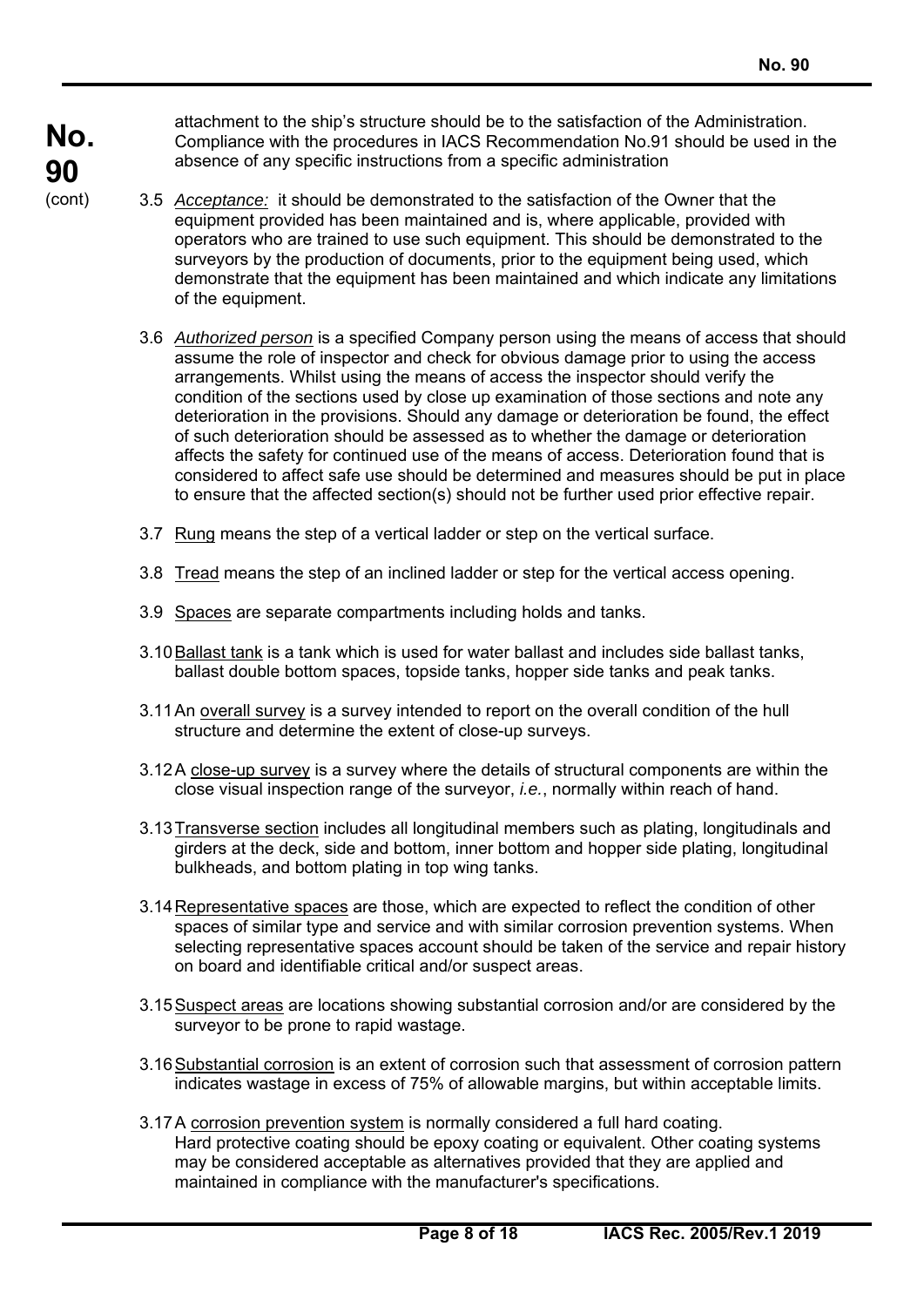**No.**  3.18 Coating condition is defined as follows:

**90**  (cont)

- GOOD condition with only minor spot rusting;
- FAIR condition with local breakdown of coating at edges of stiffeners and weld connections and/or light rusting over 20% or more of areas under consideration, but less than as defined for POOR condition;
- POOR condition with general breakdown of coating over 20% or more of areas or hard scale at 10% or more of areas under consideration.
- 3.19 Critical structural areas are locations, which have been identified from calculations to require monitoring or from the service history of the subject ship or from similar or sister ships to be sensitive to cracking, buckling or corrosion, which would impair the structural integrity of the ship.

# **4 Access Plans**

# [*Prepared appropriately*]

4.1 Plans showing the means of access to the space (including openings for introducing portable means), with appropriate technical specifications and dimensions are as shown in appendixes X.

4.2 Plans showing the means of access within each space to enable an overall inspection to be carried out, with appropriate technical specifications and dimensions are as shown in appendixes X.

4.3 Plans showing the means of access within the space to enable close-up inspections to be carried out and necessary alternative means to be deployed. For any alternative means carried on board, appropriate technical specifications and dimensions are as shown in appendixes X.

# **5 Instructions**

 $\overline{a}$ 

# **5.1 Instructions for Use of Means of Access**

- 5.1.1 All persons using the means of access arrangements should study the instructions for safety in the access manual so as to gain adequate knowledge of the arrangements for the space(s) to be inspected prior to the use. Appropriate personal protective equipment must be available, if required.
- 5.1.2 Any recorded deficiencies to the means of access for the space(s) to be inspected should be considered. Any section with significant damage is not to be used.
- 5.1.3 It is recognized that climbing may be used by surveyors during surveys but is not accepted as an alternative means of access. When climbing the structures within tanks is necessary during surveys, the surface of the structures should be free of oil, sludge and mud and relatively dry to the satisfaction of the surveyor so that a good firm, non-slip footing maybe obtained.

# **5.2 Instructions for Inspection and Maintenance of Means of Access**

5.2.1 Verification of means of access including portable equipment and their attachment is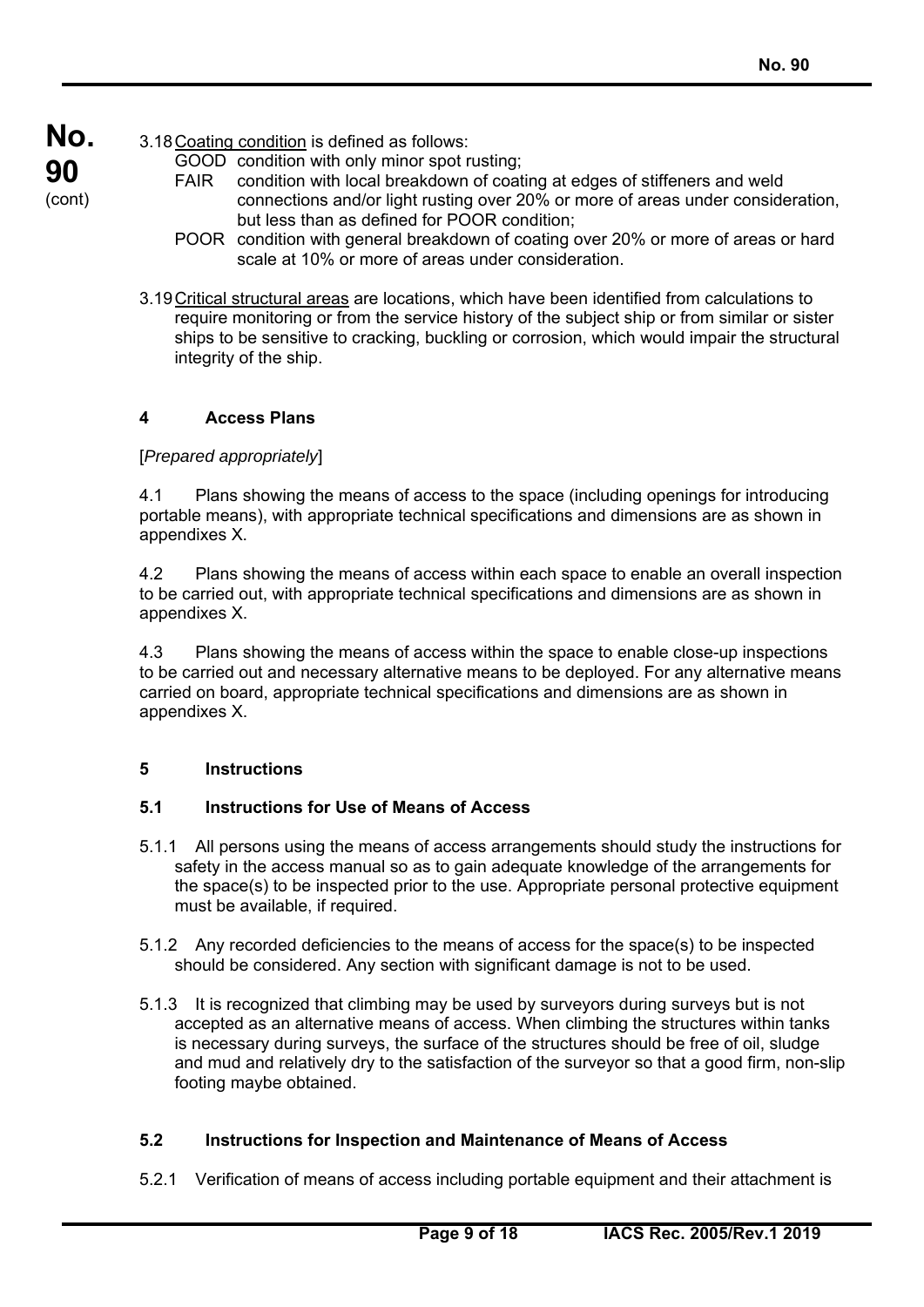part of periodical surveys for continued effectiveness of the means of access in that space which is subject to the survey. After a space has been ventilated, cleaned and illuminated for the survey, an inspection of means of access should be carried out by the crew and/or an authorized person.

- 5.2.2 Periodical inspections of means of access should be carried out by the crew and/or an authorized person as a part of regular inspection and maintenance, at intervals, which are determined taking into account any corrosive atmosphere that may be within the space.
- 5.2.3 Any authorized person using the means of access should assume the role of inspector and check for obvious damage prior to using the access arrangements. Whilst using the means of access the inspector should verify the condition of the sections used by close up examination of those sections and note any deterioration in the provisions. Should any damage or deterioration be found, the effect of such deterioration should be assessed as to whether the damage or deterioration affects the safety for continued use of the access. Deterioration found that is considered to affect safe use should be determined as "substantial damage" and measures should be put in place to ensure that the affected section(s) are not to be further used prior to completing effective repair.
- 5.2.4 Periodical surveys of any space that contains means of access should include verification of the continued effectiveness of the means of access in that space. Usually, survey of the means of access is not expected to exceed the scope and extent of the survey being undertaken. If the means of access is found deficient the scope of survey should be extended if this is considered appropriate.
- 5.2.5 Records of all inspections should be established based on the requirements detailed in the ships Safety Management System. The records should be readily available to persons using the means of access and a copy attached to the access manual. The latest record for the portion of the means of access inspected should include as a minimum the date of the inspection, the name and title of the inspector, a confirmation signature, the sections of means of access inspected, verification of continued serviceable condition or details of any deterioration or substantial damage found. A file of permits issued should be maintained for verification.
- 5.2.6 Where movable means of access are supplied by a shore-based provider, the confirmation of its safe and adequate use should be made based on recorded maintenance and inspection regime by the provider of the equipment. Cognizance should be taken of the complexity of the equipment when making the judgment on the periodicity of inspections and thoroughness of maintenance by the provider of equipment.
- 5.2.7 The maintenance of all means of access should be in accordance with the Ships Safety Management System.

# **5.3 Instructions for the Rigging and Use of Portable Means of Access**

- 5.3.1 Portable ladders should rest on a stable, strong, suitably sized, immobile footing so that the rungs remain horizontal. Suspended ladders should be attached in a manner so that they cannot be displaced and so that swinging is prevented. Step ladders, hanging ladders and ladders more than 5 *m* long may only been utilized if fitted with a mechanical device to secure the upper end of the ladder. Portable ladders should be maintained free of oil, grease and other slipping hazards.
- 5.3.2 The feet of portable ladders should be prevented from slipping during use by securing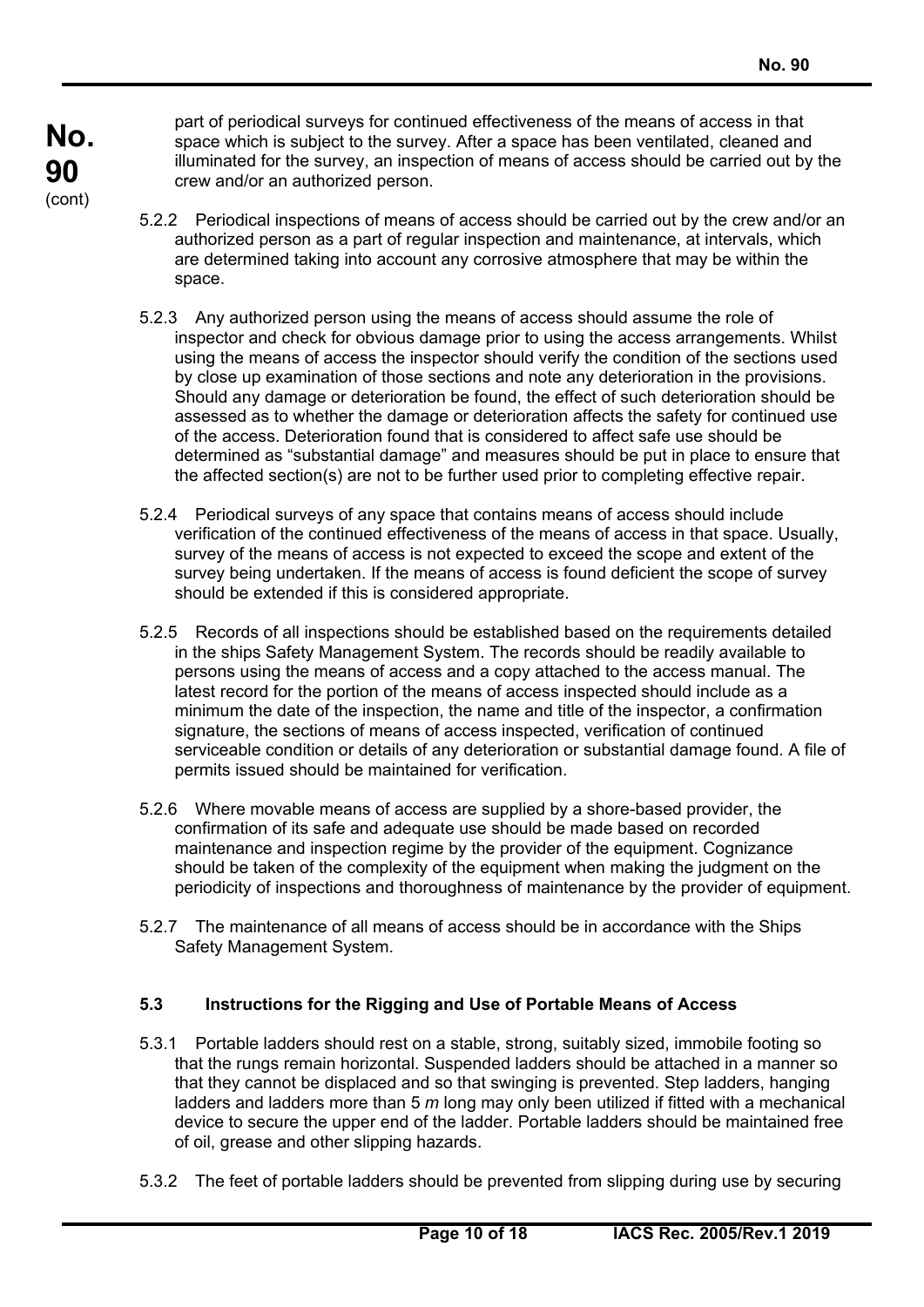the stiles at or near their upper and lower ends, by any anti-slip device or by other arrangements of equivalent effectiveness. Unless otherwise stated in its specification or unless provided with appropriate securing means, the ladder should be raised at an angle of approximately 70 *degrees*.

- 5.3.3 When portable ladders are used on top of inner bottom or on deep stringers, the falling height should generally not exceed 6 *m*. Suitable attachment points for securing safety harnesses should be provided. If it is necessary to exceed this height:
	- there should be at least 3 *m* of water above the highest structural element in the bottom to provide a "cushion";
	- a suitable safety harnesses or safety rafting should be considered; and
	- and personal floating devices (*PFD*) should be used.

The free falling height above the water surface should not exceed 6 *m*.

- 5.3.4 Portable ladders should be arranged and rigged to support at least four *times* the maximum intended load.
- 5.3.5 When climbing ladders in tanks containing water, personnel should wear flotation aids. A floatation aid is a simple form of lifejacket, which does not impede climbing, or a selfinflatable lifejacket.
- 5.3.6 Aluminum ladders may be used in cargo tanks, but should not be stored in the cargo area or other gas dangerous spaces.
- 5.3.7 The securing of the equipment, its operation and training in use should be in accordance with the Ships Safety Management System.

# **5.4 Instructions for Safety Rafting (if, applicable)**

- 5.4.1 Surveys of tanks or spaces by means of rafts or boats may only be undertaken with the agreement of the attending surveyor(s), who is to take into account the safety arrangements provided, including weather forecasting and ship response in reasonable sea conditions. Appropriate safety measures, including the following, should be taken by the authorized person prior to survey to the satisfaction of the attending surveyor(s).
- 5.4.2 When rafts or boats will be used for close-up survey the following conditions should be observed:
	- (1) Only rough duty, inflatable rafts or boats, having satisfactory residual buoyancy and stability even if one chamber is ruptured, should be used;
	- (2) The boat or raft should be tethered to the access ladder and an additional person should be stationed down the access ladder with a clear view of the boat or raft;
	- (3) Appropriate lifejackets should be available for all participants;
	- (4) The surface of water in the tank should be calm (under all foreseeable conditions the expected rise of water within the tank should not exceed 0.25 *m*) and the water level either stationary or falling. On no account should the level of the water be rising while the boat or raft is in use;
	- (5) The tank or space must contain clean ballast water only. When a thin sheen of oil on the water is observed, further testing of the atmosphere should be done to ensure that the tank or space is safe for entering;
	- (6) For rafting of cargo tanks, at no time should the upside of the boat or raft be allowed to be within 1 *m* of the deepest under deck web face flat so that the survey team is not isolated from a direct escape route to the tank hatch. Filling to levels above the deck transverses should only be contemplated if a permanent means of access, as per paragraph 5.4.3.2, below, is provided. For bulk cargo holds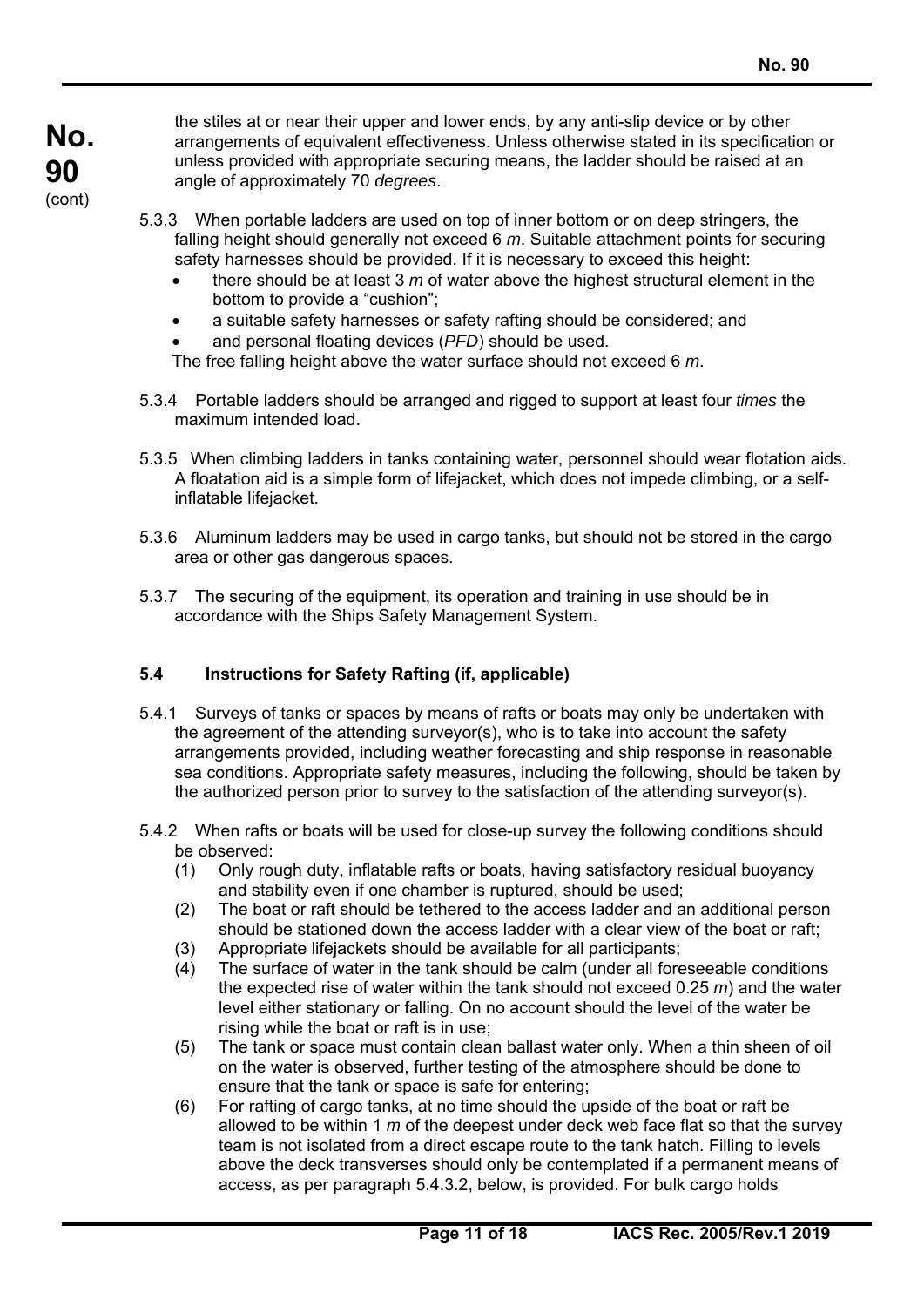$\overline{a}$ 

designed for filling of water (e.g. ballast holds) and where filling up to a height not less than 2 *m* below top of side frames is permitted (e.g. air draft holds), rafting may be utilized in lieu of permanent means of access to side frames (ref. TP Table 2 - 1.8) provided the structural capacity of the hold is sufficient to withstand static loads at all levels of water needed to survey the side shell frames; and

- (7) If the tanks (or spaces) are connected by a common venting system, or inert gas system, the tank in which the boat or raft is to be used should be isolated to prevent a transfer of gas from other tanks (or spaces).
- 5.4.3 In addition to the above, rafts or boats alone may be allowed for close-up survey of the under deck areas for tanks or spaces if the depth of the webs are 1.5 *m* or less. If the depth of the webs is more than 1.5 *m*, rafts or boats alone may be allowed only:
	- (1) when the coating of the under deck structure, as evaluated from a safe distance (see 5.4.2(6), is in GOOD condition and there is no evidence of wastage; or
	- (2) if a permanent means of access is provided in each bay to allow safe entry and exit. This means:
		- (a) access direct from the deck via a vertical ladder and a small platform about 2 *m* below the deck; or
		- (b) access to deck from a longitudinal permanent platform having ladders to deck in each end of the tank. The platform should, for the full length of the tank, be arranged in level with, or above, the maximum water level needed for rafting of under deck structure. For this purpose, the ullage corresponding to the maximum water level should be assumed to be not more than 3 *m* from the deck plate measured at the midspan of deck transverses and in the middle length of the tank.
- 5.4.4 Safety Meetings should be held prior to entering the tank or space and regularly during the survey on board for ensuring the following:
	- (1) the establishment of proper preparation and the close co-operation between the attending surveyor(s) and the company's representatives onboard prior to and during the survey are an essential part in the safe and efficient conduct of the survey; and
	- (2) applicable safety procedures and responsibilities should be discussed and agreed to ensure that the survey is carried out under controlled conditions.
- 5.4.5 Adequate communication arrangements and equipment should be prepared for ensuring the following:
	- (1) the attending surveyor(s) is always accompanied by at least one responsible person assigned by the company experienced in tank and enclosed spaces inspection. In addition a backup team of at least two experienced persons should be stationed at the hatch opening of the tank or space that is being surveyed. The back-up team should continuously observe the work in the tank or space and should keep lifesaving and evacuation equipment ready for use;
	- (2) a communication system should be arranged between the survey party in the tank or space being examined and the responsible officer on deck, the navigation bridge and the personnel in charge of handling the ballast pump(s) in the pump control room. These communication arrangements should be maintained throughout the survey;
	- (3) adequate and safe lighting should be provided for the safe and efficient conduct of the survey; and
	- (4) adequate protective clothing should be made available and used (*e.g.* safety helmet, gloves, safety shoes, etc) during the survey.
- 5.4.6 The organization for the surveys by the means of rafting, its operation and training in use should be in accordance with the Ships Safety Management System.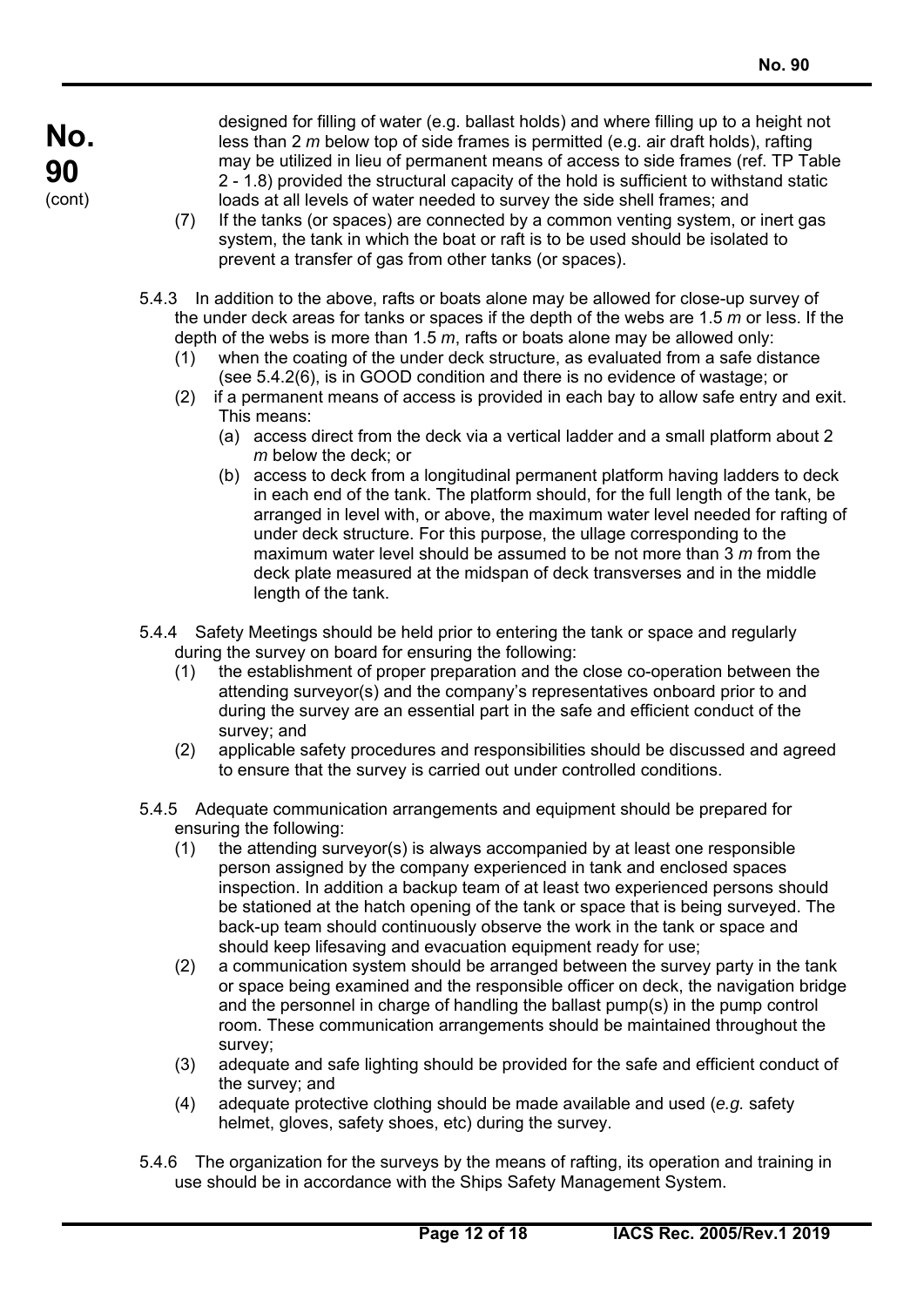$\overline{a}$ 

# **5.5 Instructions for Use of Portable Platforms (if, applicable)**

- 5.5.1 Portable platforms should not be more than 3 *m* in length.
- 5.5.2 Safety measures, including ensuring that portable platforms are safely secured and supported prior to use, should be taken by the authorized person prior to survey to the satisfaction of the attending surveyor(s).
- 5.5.3 The rigging of the equipment, its operation and training in use should be in accordance with the Ships Safety Management System.

# **5.6 Instructions for Use of Staging (if, applicable)**

- 5.6.1 Appropriate safety measures should be taken by the authorized person prior to survey to the satisfaction of the attending surveyor(s).
- 5.6.2 Before working on or near any staging it should be ensured:
	- (1) A minimum of 6 evenly spaced suspension points steel wire ropes or chains evenly spaced and as near vertical as possible;
	- (2) Scaffold tubes are linked by rigid-angle couplers;
	- (3) An adequate working platform, fully boarded with toe boards and guardrails. Platform transforms (at 1.2 *m* intervals) resting on ledgers (at 2.5 *m* interval) and double transforms at platform board overlaps;
	- (4) The staging is level and provided with safe access (such as ladders);
	- (5) The staging is adequately decked (for example have a work surface and platform), and provided with guardrails; and
	- (6) The staging is adequate for the work performed taking into account that falls are a significant hazard in site.
- 5.6.3 Where specifically designed staging is carried on board as a part of the means of access listed in Ship Structure Access Manual, the rigging of the equipment, its operation and training in use should be in accordance with the Ships Safety Management System.

# **5.7 Instructions for Use of Wire Lift Platform (if, applicable)**

- 5.7.1 Safety measures, including the following, should be taken by an authorized person prior to survey to the satisfaction of the attending surveyor(s):
	- (1) Rigging of wires should be in accordance with manufacturer's recommendations and conducted by suitably qualified riggers;
	- (2) Fix points to which the wires will be connected should be examined before each use and verified as in good condition (free of wastage, fractures, etc.); and
	- (3) Means should be provided for using fall protection with a lifeline that can be tended from above the platform.
- 5.7.2 The rigging of the equipment, its operation and training in use should be in accordance with the Ships Safety Management System.

# **5.8 Instructions for Use of Hydraulic Arm Vehicles (if, applicable)**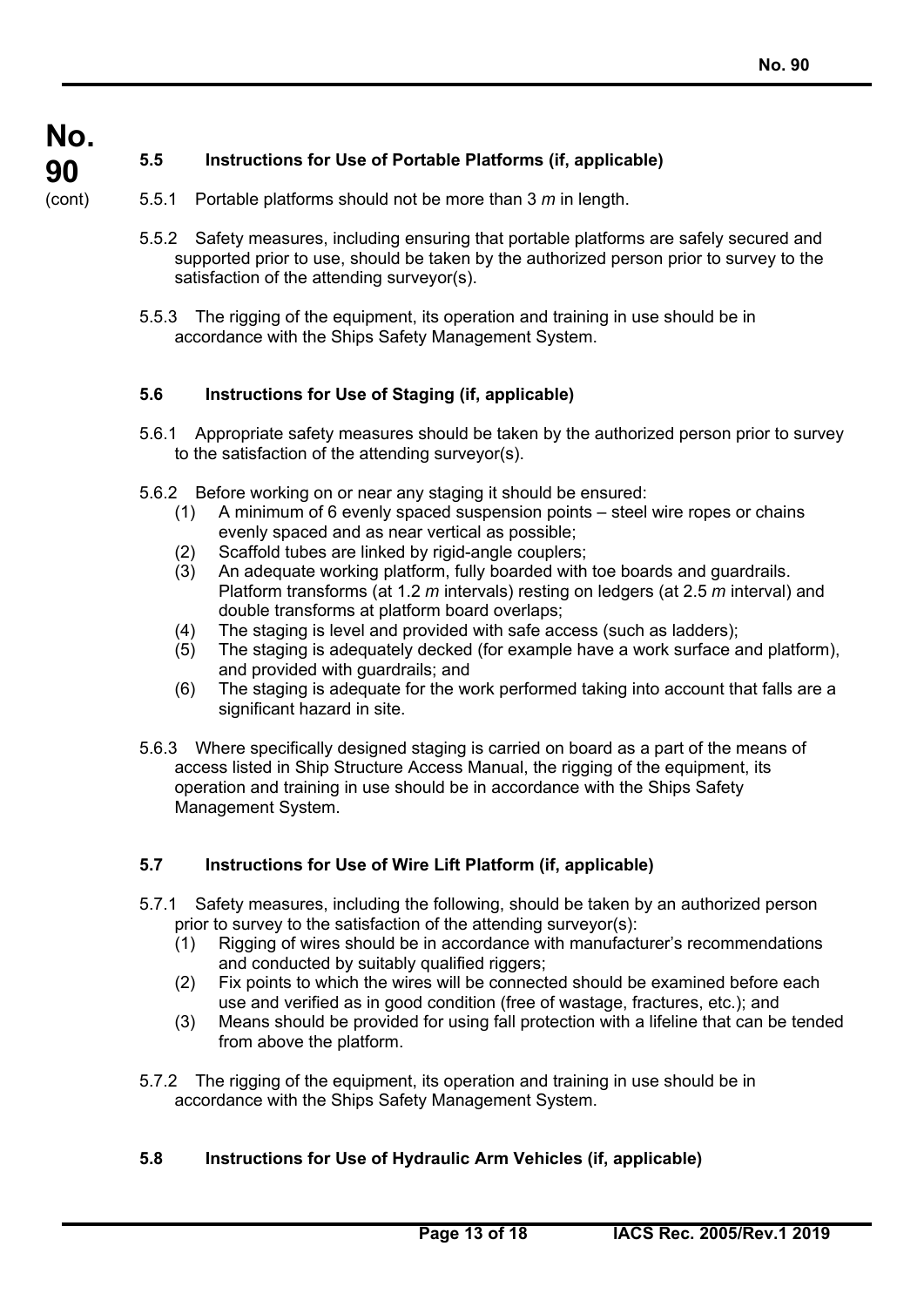$\overline{a}$ 

- 5.8.1 The vehicle should be operated by qualified personnel and evidence should be provided that the vehicle has been properly maintained by a shore-based provider. The standing platform should be fitted with anchor points for attaching fall arrest systems. For those vehicles provided with a self-leveling platform, care should be taken that the locking device is engaged after completion of maneuvering to ensure that the platform is fixed.
- 5.8.2 Safety measures, including the following, should be taken by an authorized person prior to survey to the satisfaction of the attending surveyor(s):
	- (1) Lift controls, including safety devices should be serviceable and should be operated throughout the range prior to use;
	- (2) Operators should be trained;
	- (3) The equipment range of use should be agreed with the operator before using the equipment;
	- (4) Operators should work within the basket;
	- (5) Body belts (such as harnesses) with lanyards should be used;
	- (6) Permissible load and reach limitations should not be exceeded;
	- (7) Brakes should be set; outriggers used, if so equipped; and wheels chocked; if on incline;
	- (8) Unless designed otherwise, aerial lift trucks should not be moved when the boom is elevated in a working position with workers in the basket;
	- (9) Upper and lower controls should be required and should be plainly marked. Lower controls should be capable of overriding the upper controls;
	- (10) Special precautions should be made to ensure the vessel and the lifting device are stable when aerial lifts are used on vessels (for example barges, floats);
	- (11) Personal flotation devices (*PFD*) should be used when working over water; and
	- (12) Caution should be taken for potential crushing hazards (for example booming into the overhead, pinch point).
- 5.8.3 The operation and training in the use of this type of equipment should be in accordance with the Ships Safety Management System.

# **6 Inventory of Portable Means of Access**

All portable means of access are listed as shown in appendix zz.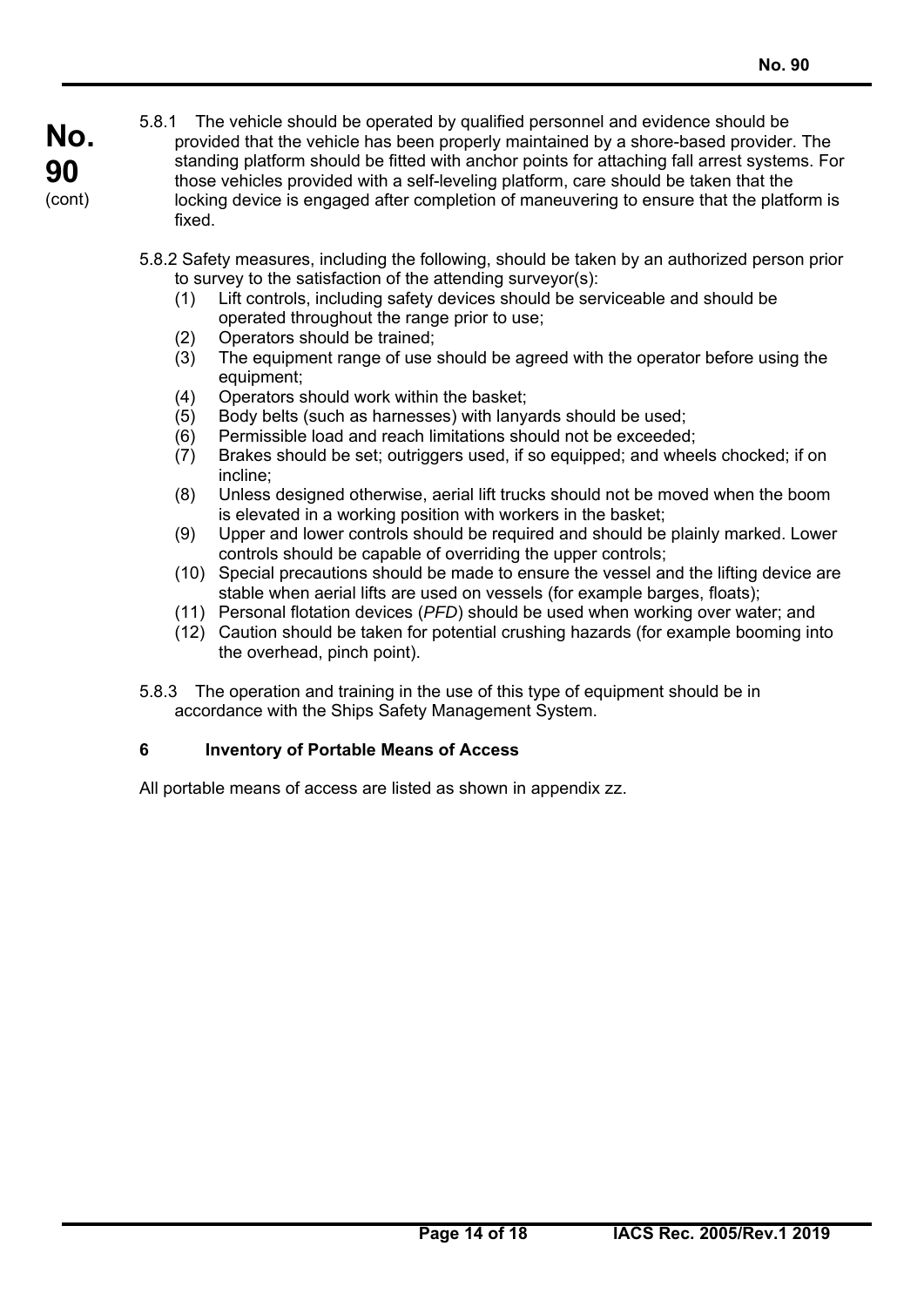$\overline{a}$ 



# **Plans for Access to the under deck structures within No.x Cargo Tanks (P/S) (***example***)**

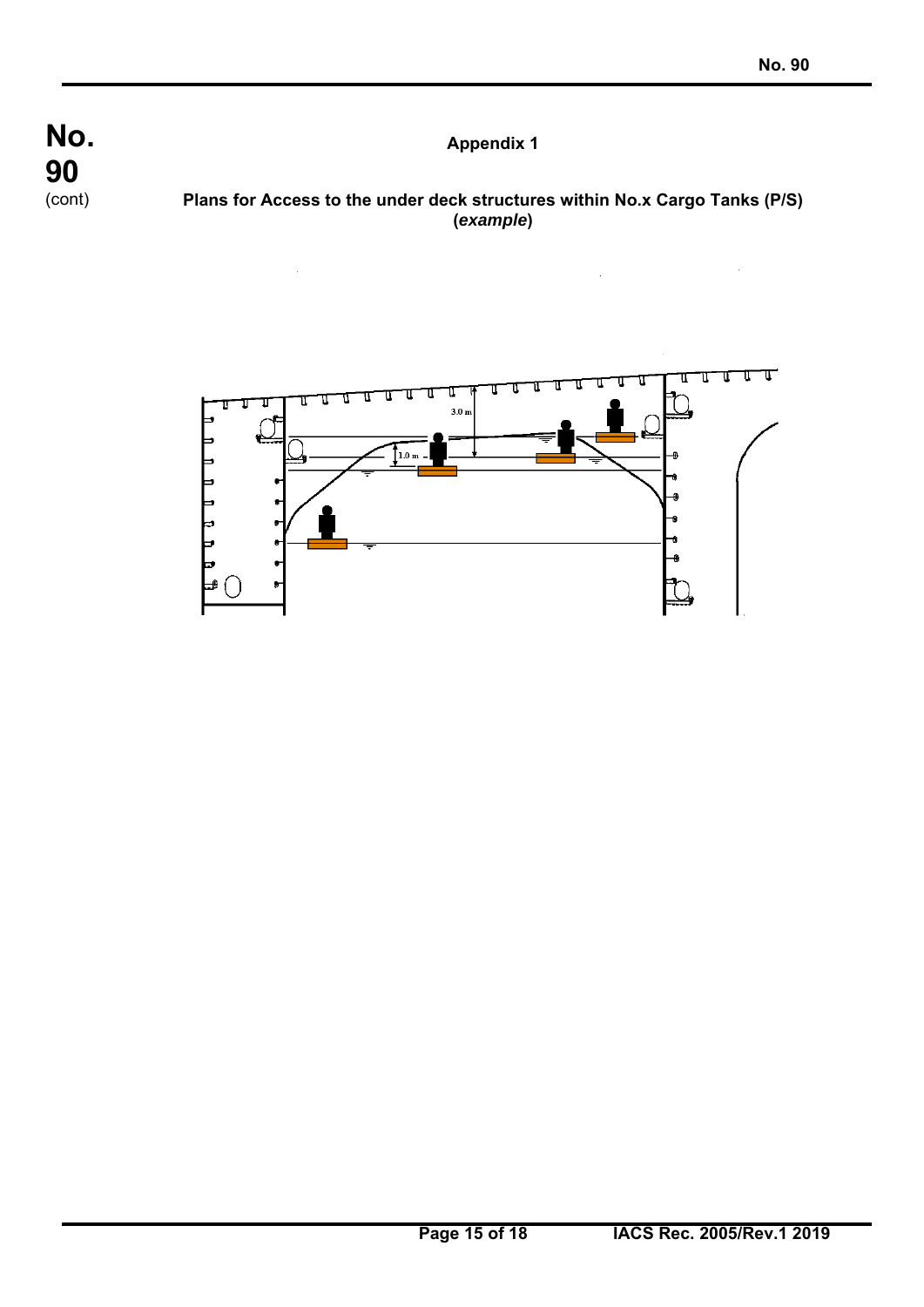Notes:

 $\overline{a}$ 

1. Before use, the top of the ladder located in the top wing tank should be secured to ensure sufficient support of the ladder towards the deck longitudinals.

Appendix **Top Side Tank, Bilge Hopper Tank and Cargo Hold (Hold Frames) (***example***)** 

2. Where ladders used at relatively small angle (*e.g.*, less than 45 *degrees*) such as those prepared for the use on the hopper tank sloping plate (see the folding type ladder in the following figure), steps of such ladders are assumed designed in such a way that a safe walkway is provided. For such ladders of more than 5 *m* in length, handrail should be provided.

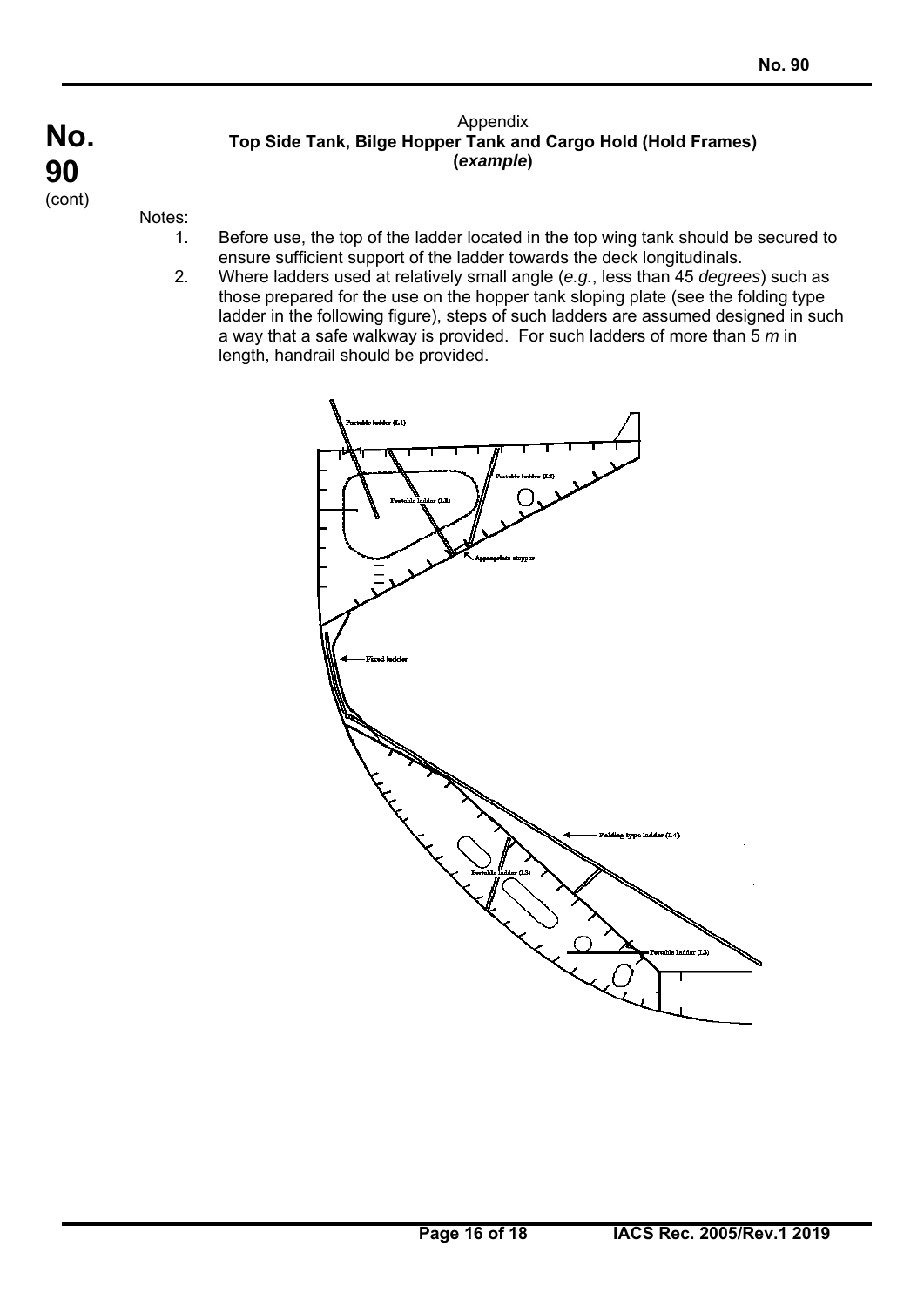$\overline{a}$ 

# **Appendix Inventory of Portable Means of Access**

[*Prepared appropriately*]

| ID             | Type                      | <b>Dimensions</b> | Applicable<br>spaces | Number/Storage                                     | <b>Note</b>                                                                                            |  |
|----------------|---------------------------|-------------------|----------------------|----------------------------------------------------|--------------------------------------------------------------------------------------------------------|--|
| L1             | Portable<br>ladder        | 5 <sub>m</sub>    | All spaces           | 2 sets / No.1 Deck Store                           | See the attached maker's<br>specification.                                                             |  |
| L2             | Portable<br>ladder        | 4 <sub>m</sub>    | All spaces           | 1 set / No.1 Deck Store                            | SG mark by Consumer Product<br>Safety Association, Japan<br>See the attached maker's<br>specification. |  |
| L <sub>3</sub> | Portable<br>ladder        | 3 <sub>m</sub>    | All spaces           | 1 set / No.1 Deck Store<br>1 set / Boatswain Store | SG mark by Consumer Product<br>Safety Association, Japan<br>See the attached maker's<br>specification. |  |
| L4             | Folding<br>type<br>ladder | 18 <sub>m</sub>   | Cargo holds          | 3 sets / No.2 Deck Store                           | See the attached maker's<br>specification.                                                             |  |
|                |                           |                   |                      |                                                    |                                                                                                        |  |
|                |                           |                   |                      |                                                    |                                                                                                        |  |
|                |                           |                   |                      |                                                    |                                                                                                        |  |
|                |                           |                   |                      |                                                    |                                                                                                        |  |
|                |                           |                   |                      |                                                    |                                                                                                        |  |